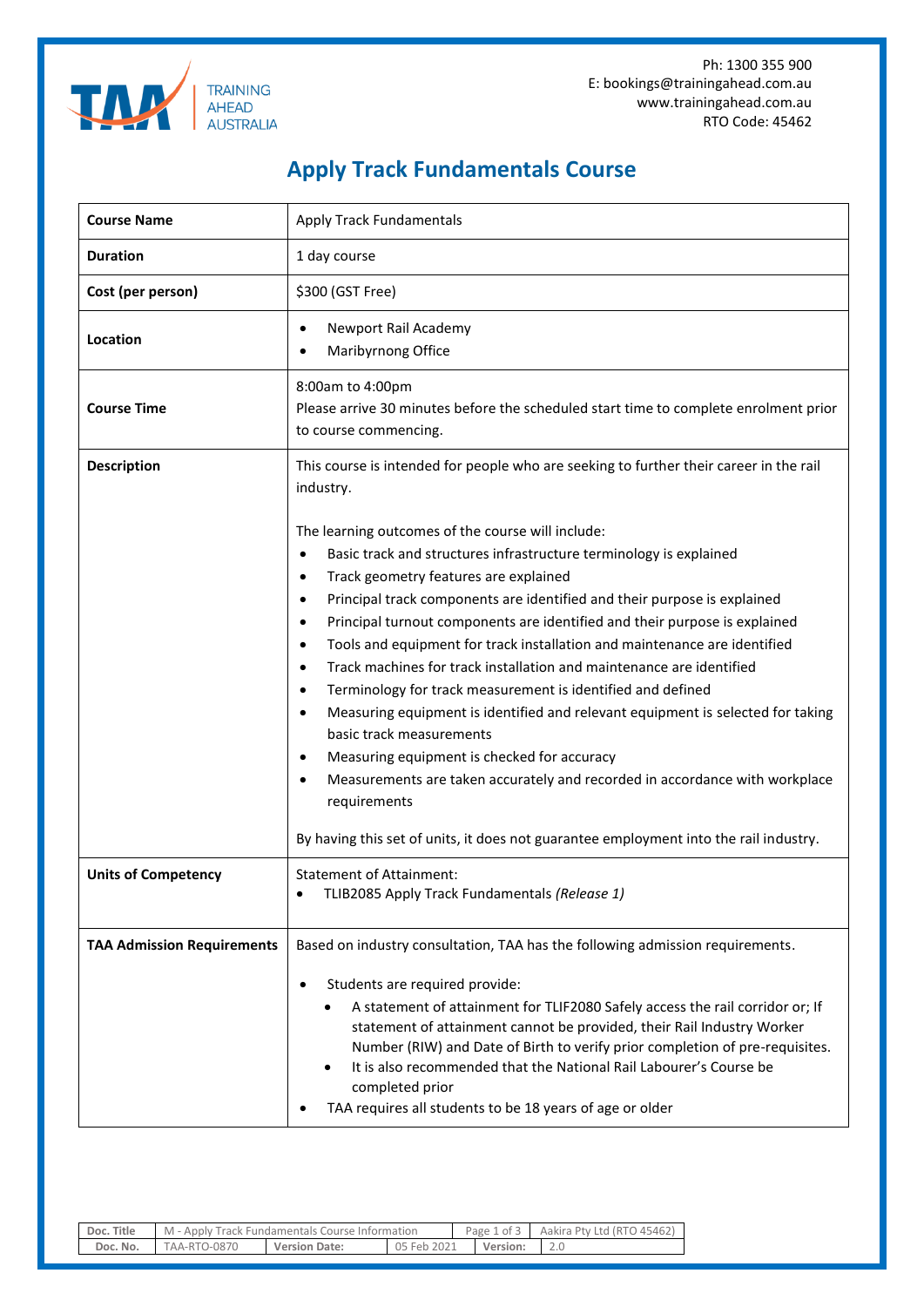

Ph: 1300 355 900 E: bookings@trainingahead.com.au www.trainingahead.com.au RTO Code: 45462

| <b>TAA Administration</b><br><b>Requirements</b><br><b>What to Bring and Wear</b> | The practical will be completed in a simulated rail corridor and full PPE will be<br>required. The following PPE is a mandatory requirement:<br>Work boots - ankle supportive, steel capped and lace up<br>$\bullet$<br>Long pants<br>Long sleeve high visibility shirt or high visibility vest<br>Eye protection - safety glasses<br>Hard hat<br>Safety gloves<br>If PPE is not provided, it can be purchased from the Training Ahead office for \$40<br>(This includes a hard hat, vest, gloves, safety glasses)<br>Example of required PPE below: |  |  |  |
|-----------------------------------------------------------------------------------|------------------------------------------------------------------------------------------------------------------------------------------------------------------------------------------------------------------------------------------------------------------------------------------------------------------------------------------------------------------------------------------------------------------------------------------------------------------------------------------------------------------------------------------------------|--|--|--|
| <b>Pre-Requisites</b>                                                             | No pre-requisites as per training.gov                                                                                                                                                                                                                                                                                                                                                                                                                                                                                                                |  |  |  |
| <b>Course Entry Requirements</b>                                                  | No entry requirements as per training.gov                                                                                                                                                                                                                                                                                                                                                                                                                                                                                                            |  |  |  |
| <b>Assessment Type</b>                                                            | Theory, practical assessment and in field logbook hours                                                                                                                                                                                                                                                                                                                                                                                                                                                                                              |  |  |  |
| <b>Delivery Method</b>                                                            | Classroom based (face to face) training                                                                                                                                                                                                                                                                                                                                                                                                                                                                                                              |  |  |  |
| <b>ID To Bring</b>                                                                | You are required to bring photo ID, ideally, one of the following two types:<br>Australian Drivers Licence<br>Passport                                                                                                                                                                                                                                                                                                                                                                                                                               |  |  |  |
| <b>Nationally Accredited</b><br><b>Training</b>                                   | Yes, it is delivered by Aakira Pty Ltd trading as Training Ahead Australia<br>(RTO Code: 45462)                                                                                                                                                                                                                                                                                                                                                                                                                                                      |  |  |  |
| <b>No Guarantee</b>                                                               | Training Ahead does not provide any guarantee that:<br>A student will successfully complete a training product on its scope of<br>$\bullet$<br>registration; or<br>A student will obtain a particular employment outcome where this is outside the<br>$\bullet$<br>control of the RTO                                                                                                                                                                                                                                                                |  |  |  |

| Doc. Title | M - Apply Track Fundamentals Course Information |                      |             | Page $2$ of $3$ | Aakira Pty Ltd (RTO 45462) |
|------------|-------------------------------------------------|----------------------|-------------|-----------------|----------------------------|
| Doc. No.   | TAA-RTO-0870                                    | <b>Version Date:</b> | 05 Feb 2021 | Version:        |                            |